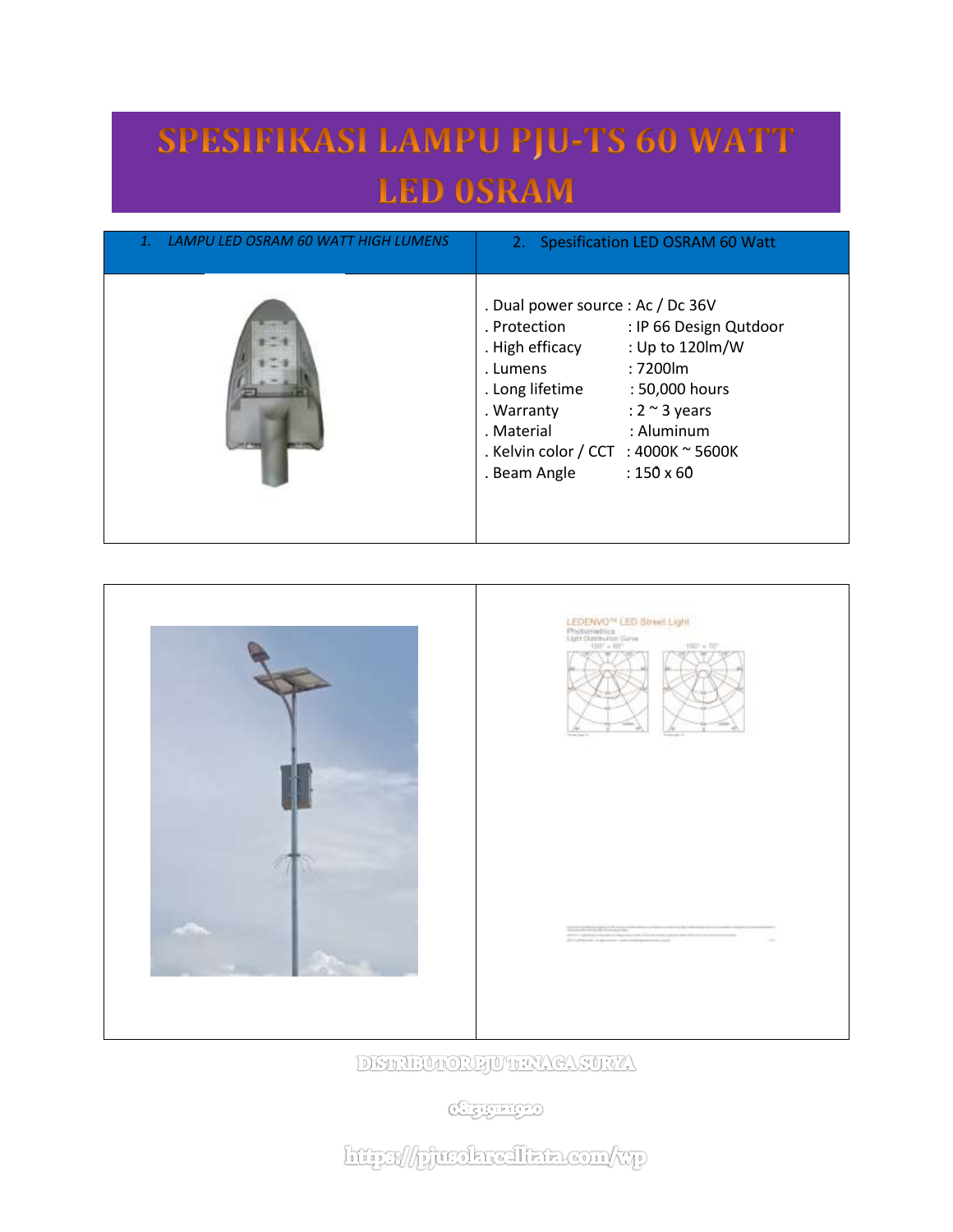| Solar panel / PV Module | 2. Spesification 100wp x 2 Unit                                                                                                                                                                                                                                                      |  |
|-------------------------|--------------------------------------------------------------------------------------------------------------------------------------------------------------------------------------------------------------------------------------------------------------------------------------|--|
|                         | . Module type<br>: Poly Crystalline<br>. Power Qutput<br>: 200 watt<br>. Voltage at Pmax, Impp<br>: 17.5 Volt<br>. Current at Pmax, Impp<br>: 9,15 Amper<br>. Open circuit current Voc<br>$: 21.6$ Volt<br>. Short circuit current Isc<br>: 11.6 Amper<br>$: 15$ years<br>. Warranty |  |

| Controller Smart SRNE 12/24 Volt {15A}<br>1. | 2. Spesification SMART SRNE 15A                                                                                           |                                                                                                                                 |
|----------------------------------------------|---------------------------------------------------------------------------------------------------------------------------|---------------------------------------------------------------------------------------------------------------------------------|
| <b>STOTLED</b>                               | . Model type<br>. Power Input<br>. Voltage input PV<br>. Current Max<br>. Volttage Load LED<br>. Protection<br>. Warranty | : Smart SRNE 15A<br>: 12/24 volt<br>: 15 ~ 55 Volt<br>: $5 \approx 15$ Amper<br>: $15 \approx 60$ Volt<br>: IP68<br>$: 1$ years |

| <b>Battery Vrla / Lead acid</b><br>1. | 2. Spesification                                                       |                                                                               |
|---------------------------------------|------------------------------------------------------------------------|-------------------------------------------------------------------------------|
|                                       | . Model type<br>. Power Amper<br>. Voltage<br>. Lifetime<br>. Warranty | : Vrl - Lead Acid<br>: 120 Ah<br>: 12.6 ~ 13.8 Volt<br>: 3 years<br>: 1 years |